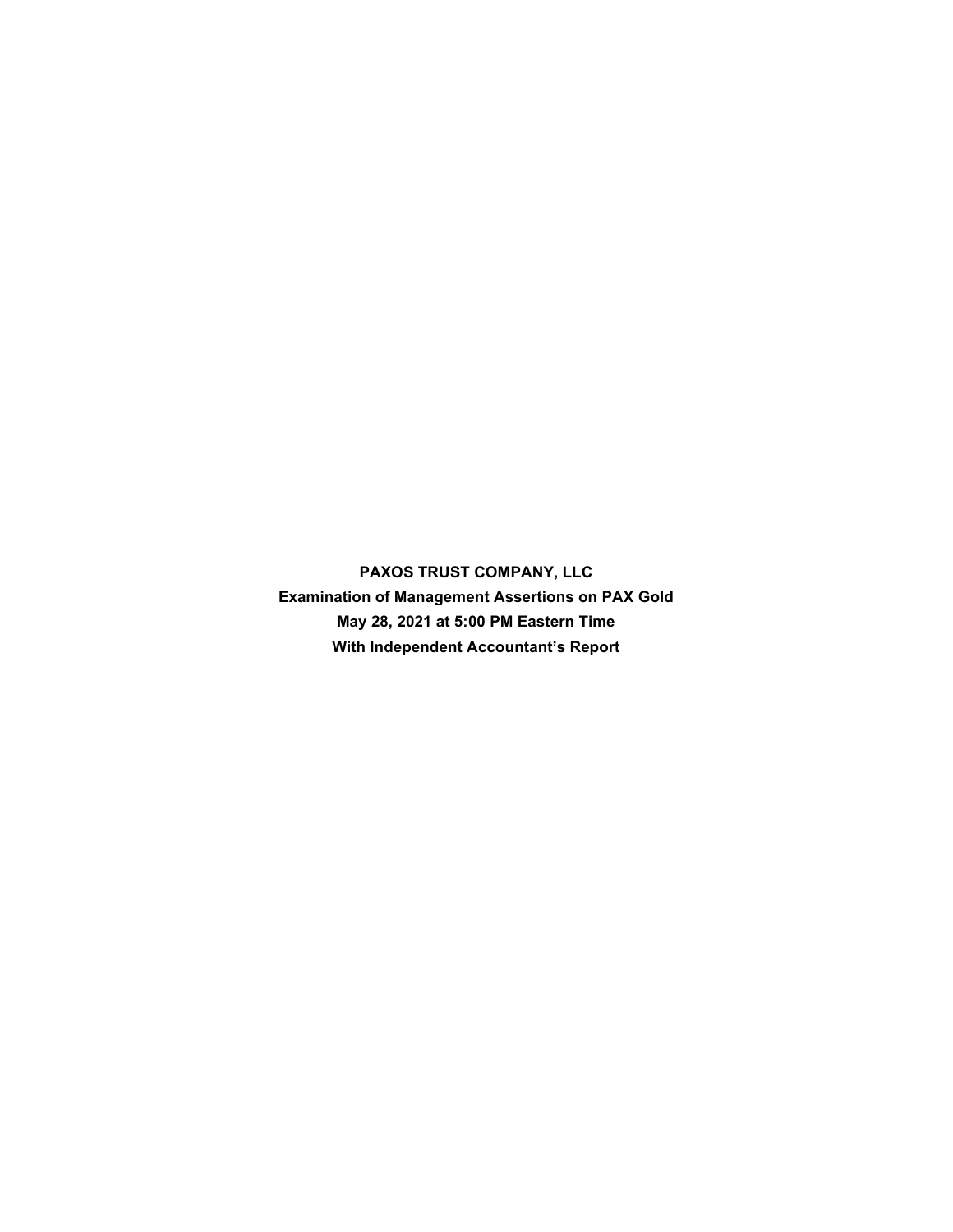| Independent Accountant's Report                                                                          | $1 - 2$ |
|----------------------------------------------------------------------------------------------------------|---------|
| <b>Gold Reserve</b>                                                                                      | 3       |
| Notes to the Gold Reserve Report<br>(No Assurance Provided by the Independent Accountant on These Notes) | $4 - 5$ |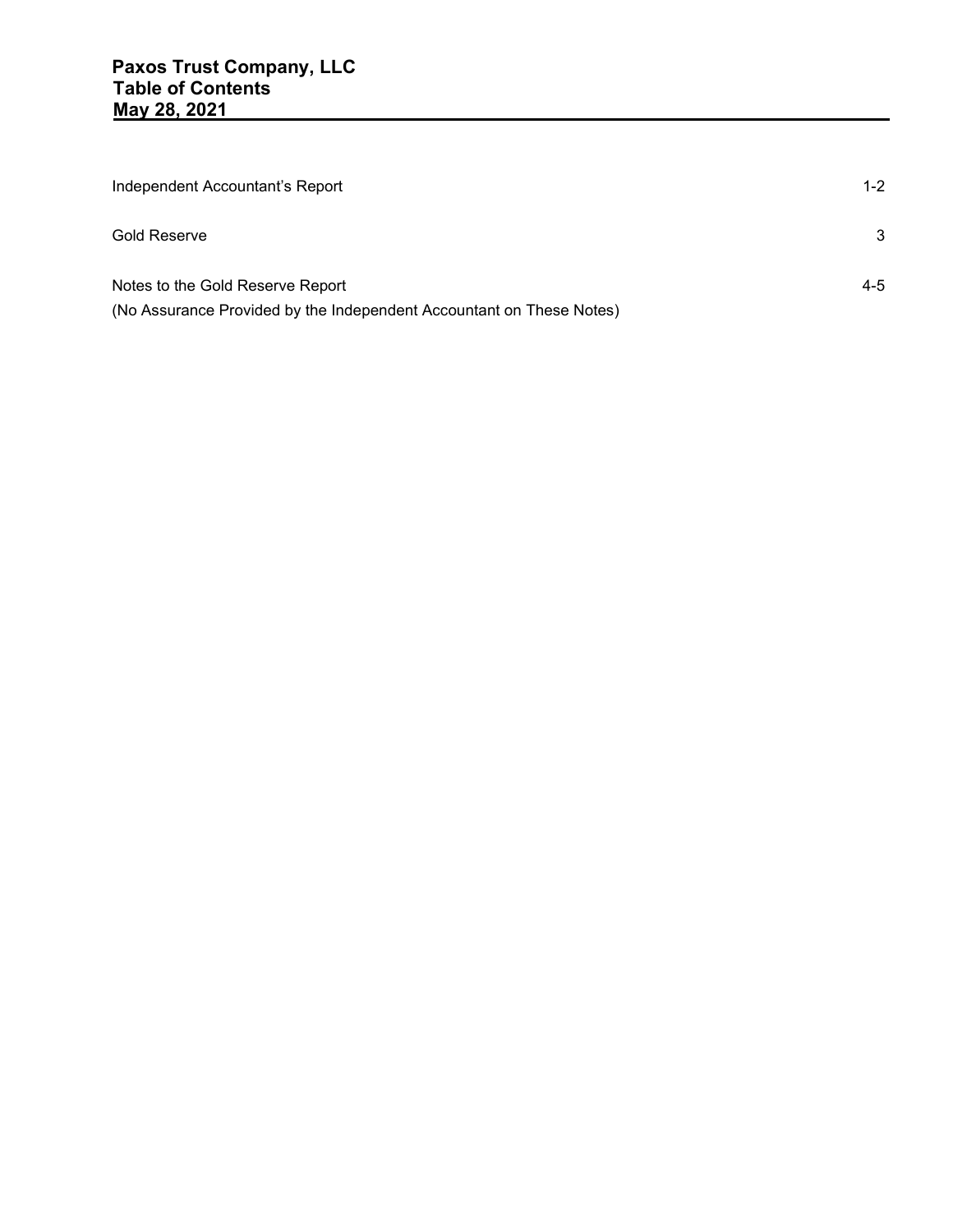

## **INDEPENDENT ACCOUNTANT'S REPORT**

Paxos Trust Company, LLC New York, NY 10017:

We have examined Paxos Trust Company, LLC's below assertions. Paxos Trust Company, LLC's management is responsible for its assertions. Our responsibility is to express an opinion on management's assertions based on our examination. Management's assertions, which are summarized in the attached report, (hereafter referred to as the "Gold Reserve Report"), which we examined are as follows:

- The Gold Reserve Report refers to the total supply of PAX Gold tokens ("PAX Gold") as of May 28, 2021, at 5:00 pm Eastern Time ("ET"). Such PAX Gold, (which also represents the total circulating supply) as denoted under contract 0x45804880De22913dAFE09f4980848ECE6EcbAf78 at 18 decimals at 5:00 pm ET on May 28, 2021 (the "Report Date and Time") is 132,587.33, as reported by the EtherScan API and an internally maintained and operated node on the Ethereum network.
- The Gold Reserve Report refers to the amounts (in troy ounces) of gold held within the custody of third parties in the United Kingdom on behalf of Paxos Trust Company, LLC. The total troy ounces held in custody is at least 132,587.33 ounces at the Report Date and Time. This does not contemplate the quality of the gold on hand or its value in U.S. Dollars or other currency denomination.
- The total PAX Gold supply, for which each PAX Gold is assigned a redemption value, strictly pegged at 1:1 to the number of troy ounces of gold held in custody by third parties, does not exceed the balance (in troy ounces) of gold on hand at third parties which are specifically segregated for Paxos Trust Company, LLC.

Our examination was conducted in accordance with attestation standards established by the American Institute of Certified Public Accountants. Those standards require that we plan and perform procedures to obtain reasonable assurance about whether management's assertions are fairly stated, in all material respects. The nature, timing, and extent of the procedures selected depend on our judgment, including an assessment of the risks of material misstatement of management's assertions whether due to fraud or error.

In performing our risk assessment, we considered the Company's internal controls relevant to the aforementioned assertions, in order to design procedures that are appropriate in the circumstances, but not for the purpose of expressing an opinion on the effectiveness of the Company's internal control. Accordingly, we did not test the operating effectiveness of such controls and express no such opinion on such controls.

Further, while we did obtain confirmation of gold balances from the third-party custodian(s), our procedures did not include the observation of gold held by these custodians and did not include any validation of the quality of gold held by these custodian(s) on behalf of the Company and the PAX Gold token holders. We believe that the evidence we obtained is sufficient and appropriate to provide a reasonable basis for our opinion.

We direct your attention to the accompanying notes of the Gold Reserve Report for risks and uncertainties related to cryptocurrencies and gold commodities and background information provided by management. We have not audited, reviewed or performed any procedures to provide assurance with respect to these notes. Accordingly, we provide no opinion, conclusion, or any other form of assurance with respect to these accompanying notes to the Gold Reserve Report.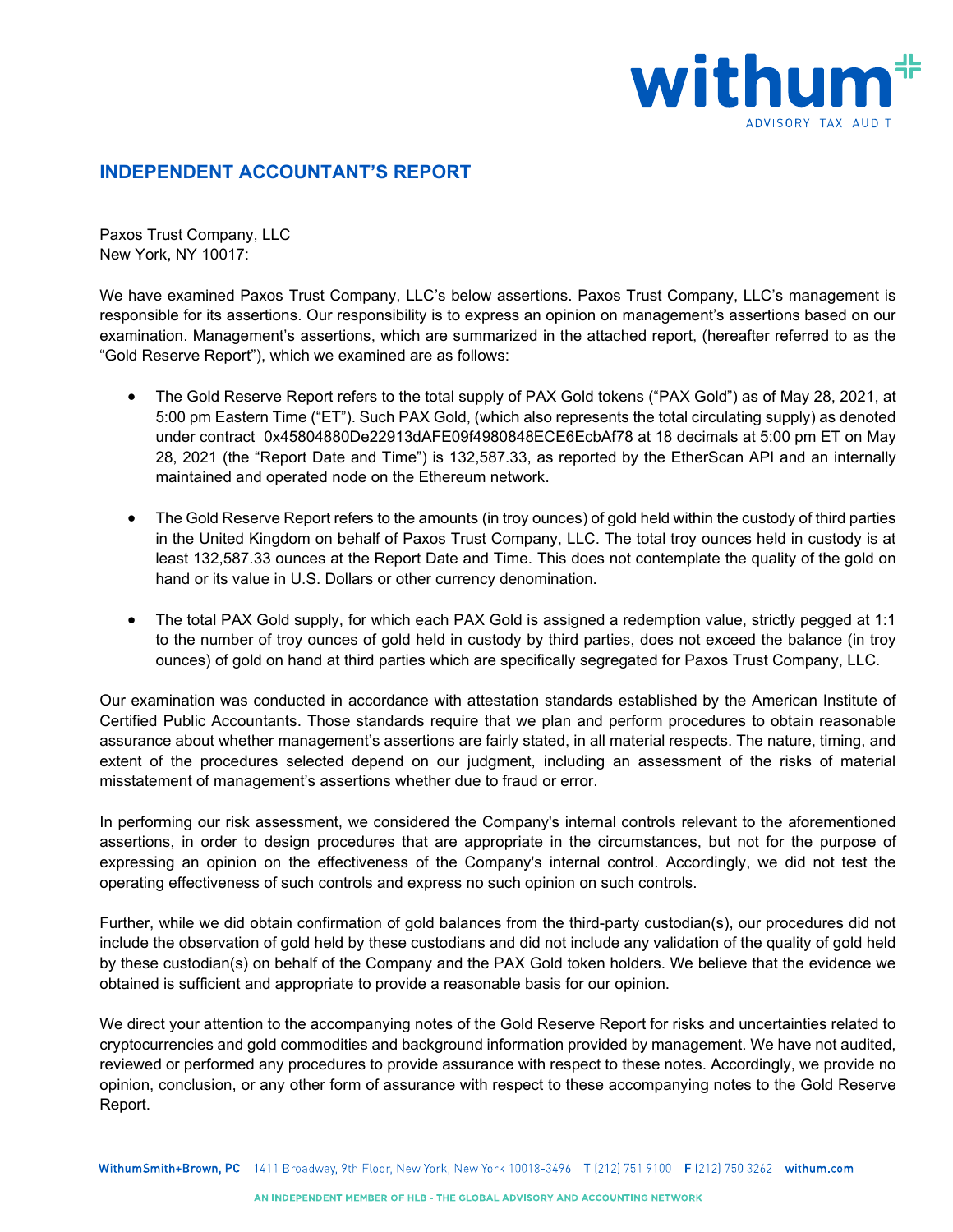

The expressed examination opinion on the above assertions are limited solely to the Gold Reserve Report at the Report Date and Time noted above. Any activity prior to or after May 28, 2021 at 5:00 pm ET was not considered when testing the assertions described above. In addition, we have not performed any procedures or provided any level of assurance on the financial or non-financial activity of the Gold Reserve on dates or times other than the Report Date and Time noted within this report.

In our opinion, management's assertions noted above are fairly stated as of May 28, 2021 at 5:00 pm ET, in all material respects.

Withum Smith + Brown, PC

June 14, 2021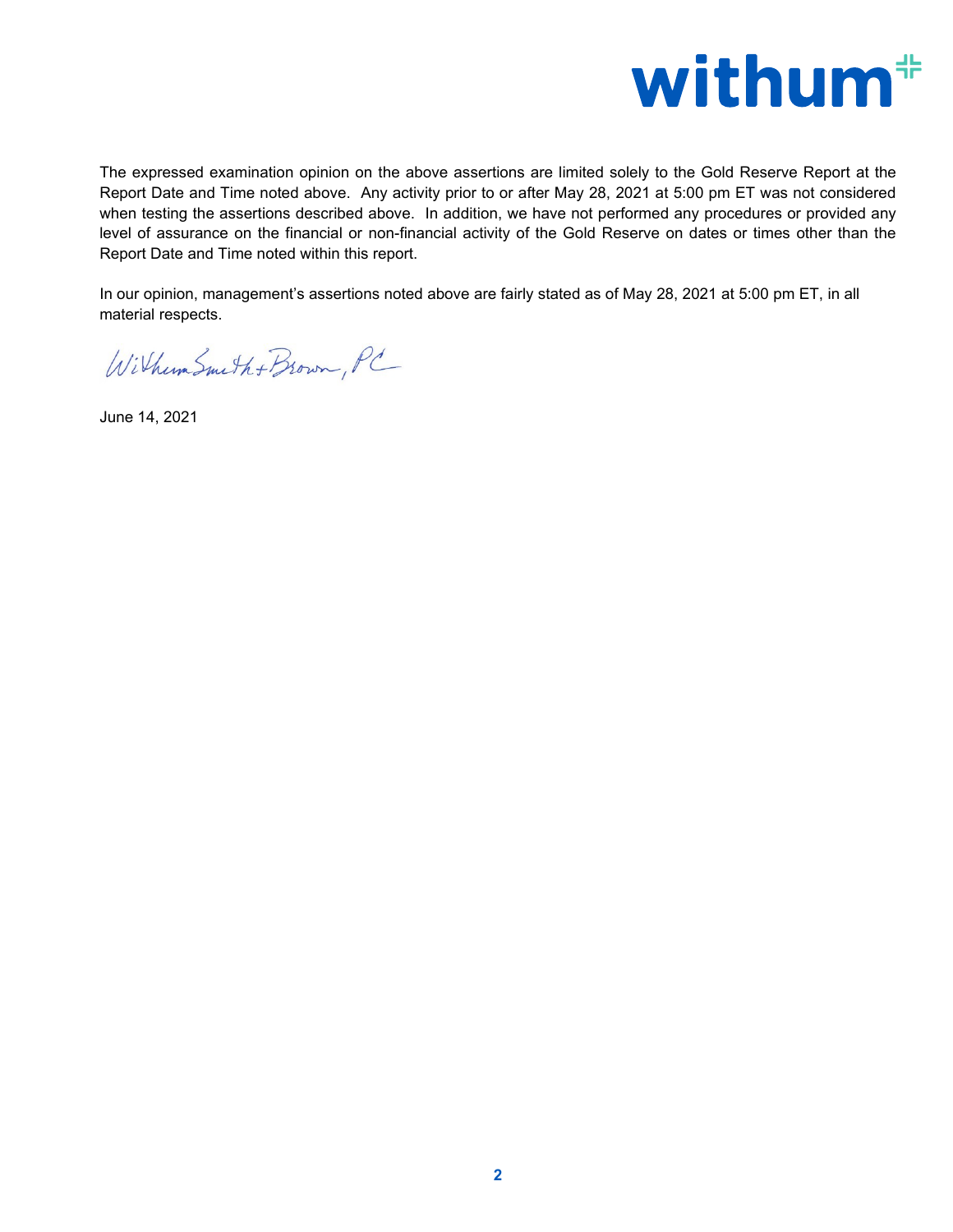# **GOLD RESERVE REPORT**

Paxos Trust Company, LLC New York, NY 10011

May 28, 2021 at 5:00 pm ET (hereafter "Report Date and Time")

The management of the Company hereby makes the following assertions as of the Report Date and Time:

| PAX Gold tokens issued (Notes 1 and 3)           | 132,587.33 PAX Gold tokens |
|--------------------------------------------------|----------------------------|
| Troy ounces of gold in the Gold Reserve (Note 2) | 132,587.33 troy ounces     |

#### **NOTES**

- The total supply of PAX Gold tokens (which also represents the total circulating supply) as denoted under contract 0x45804880De22913dAFE09f4980848ECE6EcbAf78 at 18 decimals at 5:00 pm ET on the last business day of each month (the "Report Date and Time") is 132,587.33, as reported by the EtherScan API1 and an internally maintained and operated node on the Ethereum network.
- The Gold Reserve Report refers to the amount (in troy ounces) of gold held within the custody of third parties in the United Kingdom on behalf of Paxos Trust Company, LLC. The total troy ounces held in custody is at least 132,587.33 ounces at the Report Date and Time. This does not contemplate the quality of the gold on hand or its value in U.S. Dollars or other currency denomination.
- The total PAX Gold supply, for which each PAX Gold is assigned a redemption value, strictly pegged at 1:1 to the number of troy ounces of Gold held in custody by third parties, does not exceed the balance (in troy ounces) of gold on hand at third parties which are specifically segregated for Paxos Trust Company, LLC.

To the best of the knowledge and belief of the undersigned, the information contained in the Gold Reserve Report as of May 28, 2021 at 5:00pm ET is accurate and complete.

Whan J. Che

Andrew Chang, Chief Operating Officer Paxos Trust Company, LLC

<sub>Date</sub> June 14, 2021

<sup>1</sup> https://etherscan.io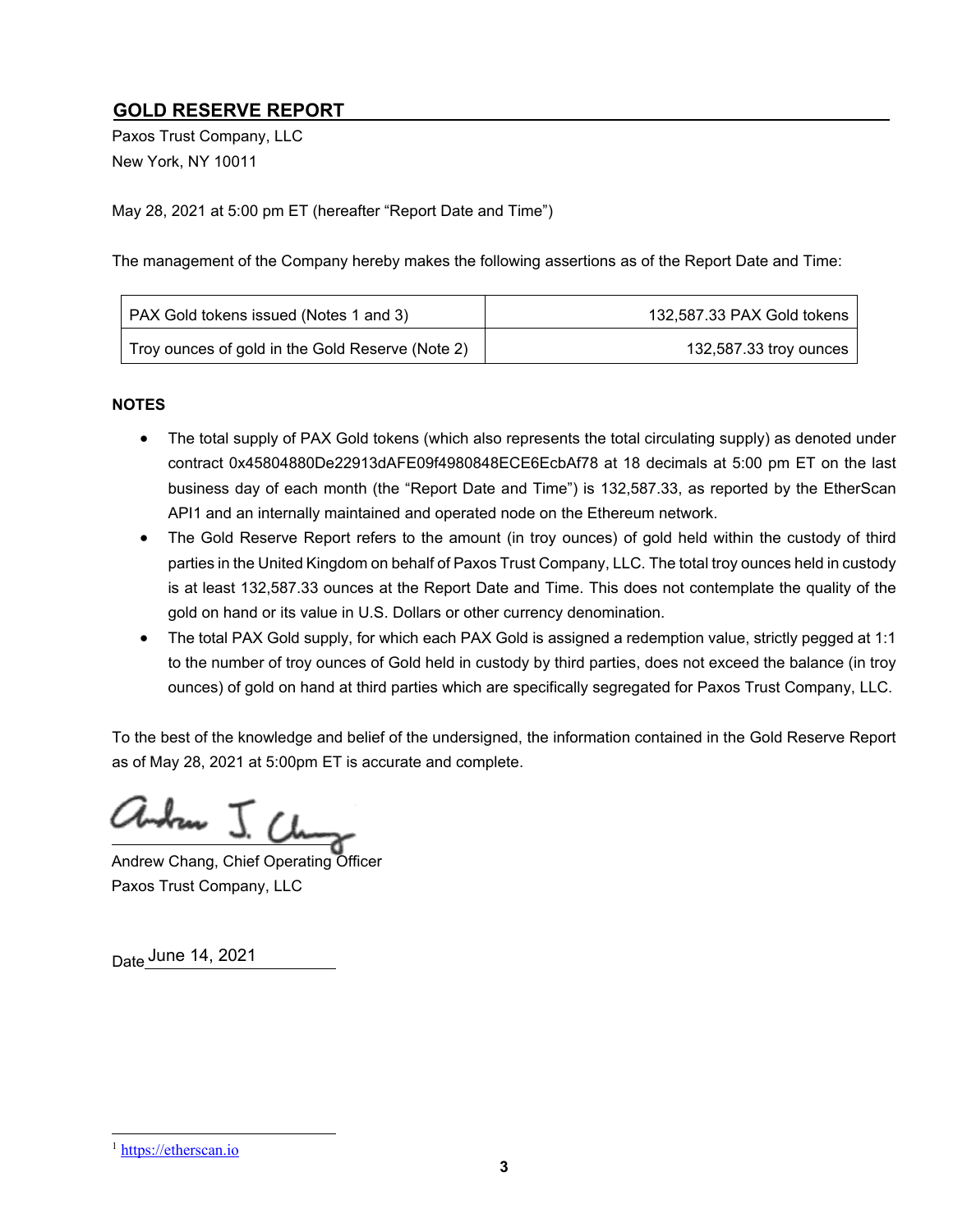#### **1. BACKGROUND INFORMATION PROVIDED BY PAXOS TRUST COMPANY, LLC**

Paxos Trust Company, LLC (the "Company") is a New York limited purpose trust company. The Company received its trust charter from the New York Department of Financial Services in 2015 and has been a long-time leader in both crypto asset services and the creation of blockchain technologies for the financial world.

The PAX Gold token is a cryptographic stored-value token, which allows financial market participants to transact in tokenized London Good Delivery gold over the blockchain, as each token represents ownership of an allocated troy ounce of London Good Delivery gold held in vaults for the benefit of the Company. PAX Gold is an ERC-20 token, which is built on the Ethereum public blockchain and as such, the total number of PAX Gold tokens in circulation is fully and transparently viewable at all times by anyone through any publicly available ethereum block explorer (e.g., etherscan).

The Company purchases their gold from INTL FCStone, Ltd., a company registered in England and Wales ("INTL"). London Good Delivery bars are governed and defined by the London Bullion Market Association ("LBMA"), a precious metals bullion trade association. The London Good Delivery gold bars are stored with Brink's Global Services Ltd. and Industrial and Commercial Bank of China Ltd (ICBC) Standard Bank , both of which are LBMA approved vaults. INTL is a registered broker-dealer and is subject to regulatory requirements imposed by the Securities and Exchange Commission, Commodity Futures Trading Commission, Financial Industry Regulatory Authority, and other regulatory bodies both within the United States and United Kingdom. While these entities are subjected to regulation within the gold and commodities industry, this report does not contemplate the impact of these regulatory authorities on the third parties ability to effectively custody assets on behalf of the Company.

Pax Gold is assigned a redemption value on a 1:1 basis to a troy ounce of gold. As with all commodities, the value of gold will fluctuate daily and may be negatively impacted by a wide variety of factors including but not limited to both local and global economic, political and social unrest. This report does not contemplate the quality, liquidity, or availability of the gold held in custody of third parties. Investment in commodities such as gold or instruments approximating the value or weight of gold should be made by those who are informed of the risks and rewards associated with these instruments. The monitoring of the value of gold and its volatility is strictly the responsibility of PAX Gold token holders.